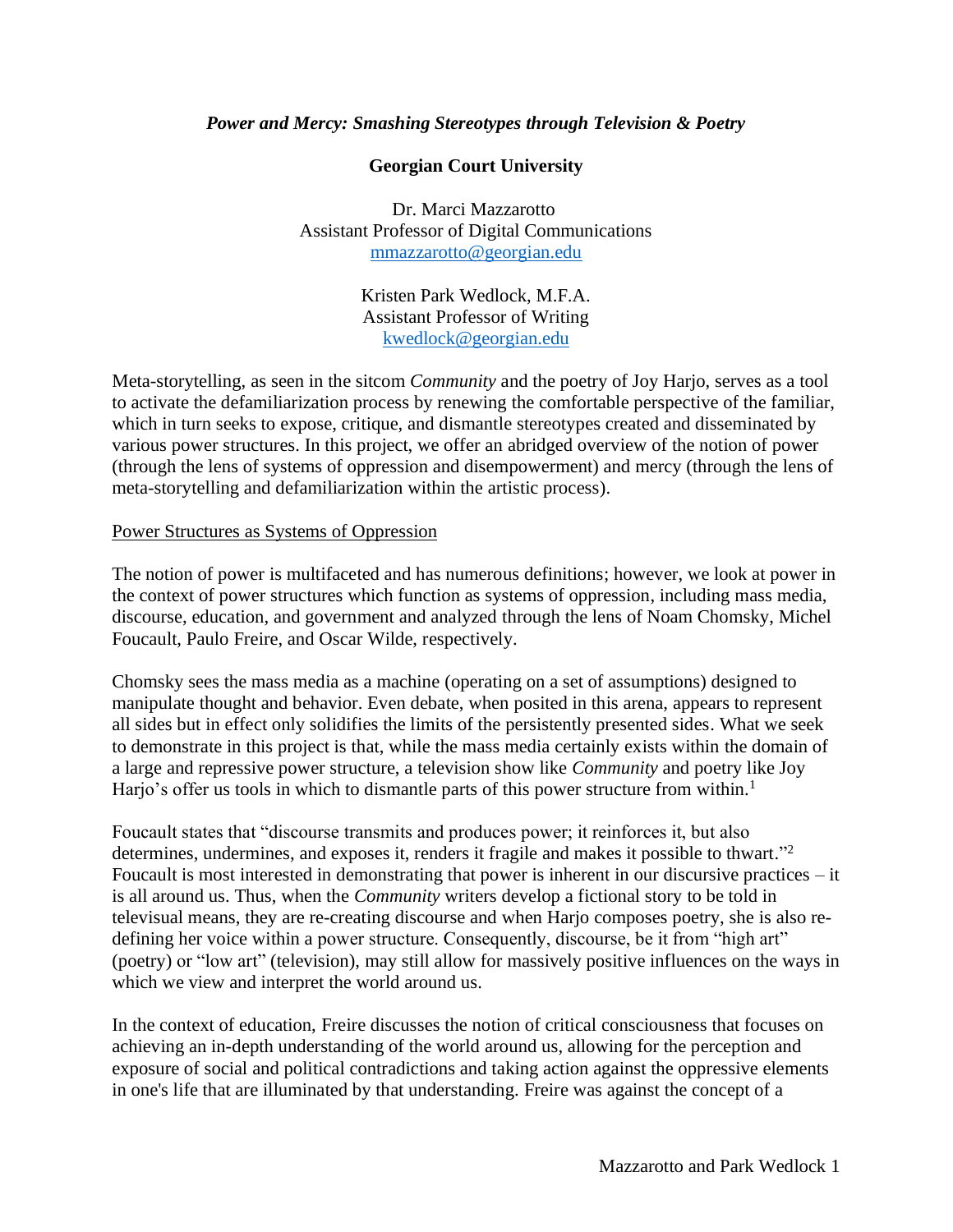"banking" style of education<sup>3</sup> and so he worked to dismantle that repressive ideology even though Freire himself was an educator. We, as both artists and educators, recognize our own participation in the education system and our responsibility to critically examine (and challenge) the dominant ideologies housed in academia.

Oscar Wilde in "The Soul of Man Under Socialism"<sup>4</sup> addresses the systematic oppression of the governmental power structure by observing "whenever a powerful section of a community or a government of any kind attempts to dictate to the artist what he is to do or either entirely vanish is or becomes stereotyped or degenerates into a low and ignoble form of craft." Wilde not only speaks to the demise of art under an authoritarian government, but also in relation to our argument herein. That is, creating art for the masses (e.g., blockbuster films, reductionist novellas) further supports a repressive system (in this case, capitalism), and we argue that intelligent and boundary breaking art like *Community's* semiosis and Harjo's poetry is not created for the lowest common denominator.

Unlike most broadcast television sitcoms, *Community* assumes its audience are active, intelligent participants. Harjo (23<sup>rd</sup> Poet Laureate) creates work that clearly shifts the power structure by giving a voice to the voiceless and visibility to the invisible. Thus, when we are met with works of art that presume the audience is actively engaged and capable of understanding more difficult concepts, we enter a domain of re-invention (or re-creation) in which we are given tools to empower ourselves. As we will discuss next, disempowerment is a direct product of oppressive systems, and we must seek out ways in which to find, expose, critique and dismantle these power structures.

# Disempowerment: Product of Oppressive Systems

Power is secure in ideologies. As a continuation of Marxist theory, Althusser<sup>5</sup> implicates the cultural ideological apparatuses in the superstructure of power, thus, providing tv and poetry as a place for leveraging the State (the machine). If recognition is essential in ideology, then how does defamiliarization (finding the unfamiliar in the familiar) infiltrate the ideology? When we analyze *Community* and *An American Sunrise* we take on the challenge of showing the potential for these cultural ideological apparatuses to either perpetuate the ideologies of the dominant class or to dismantle and decenter their power.

While ideologies are the watchdogs and line shapers of oppressive (really, all) systems, stereotypes are both the transmitters of ideologies and the necessary state of thinking (habitual) to receive the codes. Prior to Althusser's theory of ISA and Saussure's linguistic teaching of signs, signifiers, and signified and paradox of binary oppositions, <sup>6</sup> Nietzsche identifies the relationship between language and concepts: the schema.<sup>7</sup>

While a schema organizes the patterns of thinking into categories and relationships to store as reference, stereotypes become the generalizations and expectations attached to these schemata by cues about the "pyramidal order."<sup>8</sup> Stereotypical thinking<sup>9</sup> perpetuates the habits of thought to whichever ideology one subscribes. Stereotypes in coordination with ideologies can reveal the norms, biases, and agendas of a group. Habitual thinking is essential for the proliferation of an ideology and thus the uninterrupted exertion of power within an organization or community.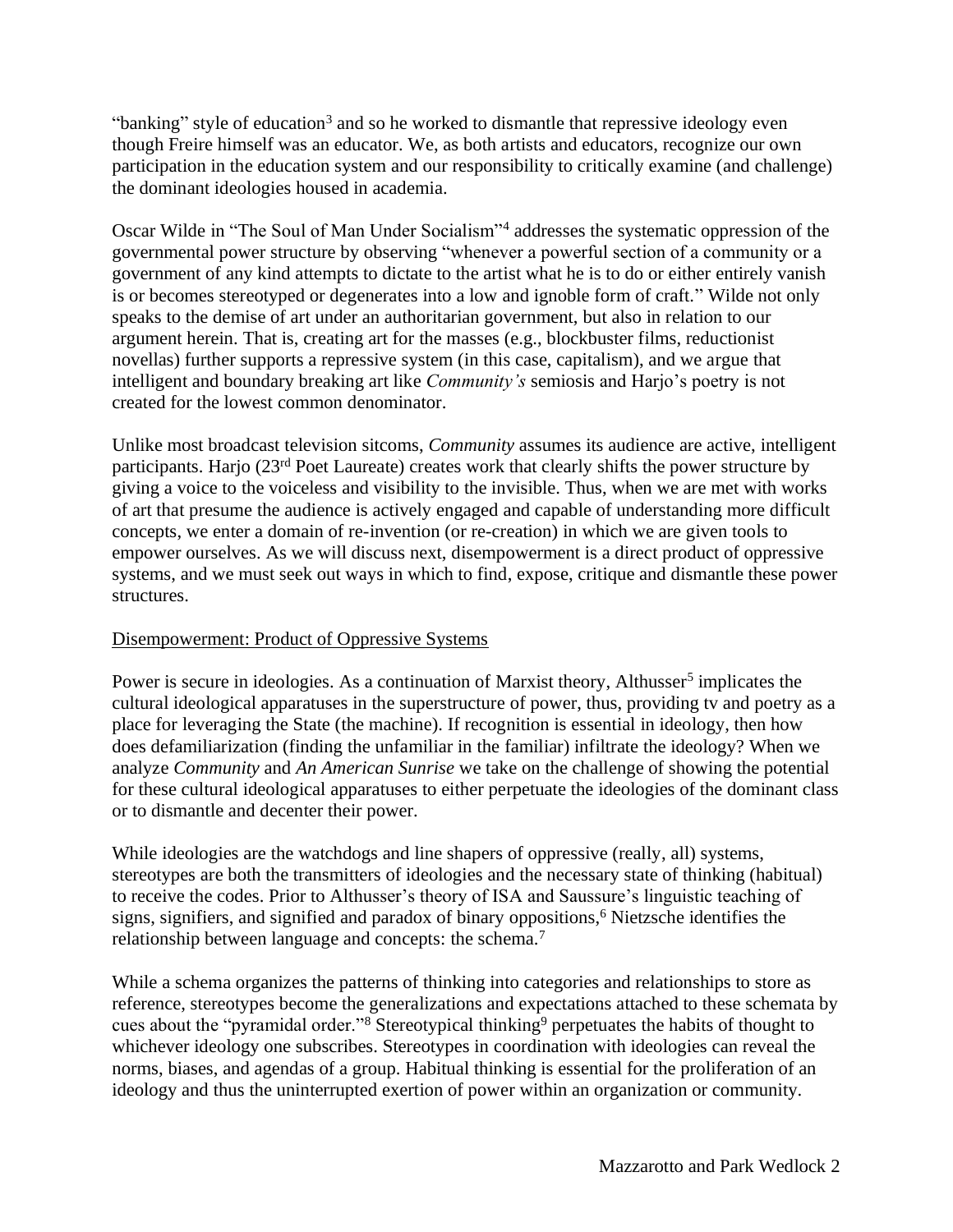Barthes presents the semiological sign as an important part of the conversation on metalanguage. Hodge offers social semiotics as a meta-discipline that examines the relationship between language and society setting the tone for how we analyze the role of language in society (and society in language) and thus the role of power generated through language (empowering) and by language (empowering AND disempowering).<sup>10</sup> Social semiotics is concerned not just with the sign or the text but also with the processes of the individual consuming the sign.

This affirms our claim that dishabituating discourse has the power to expose, critique, and dismantle systems of oppression. Studying the process of transformation from mimesis to semiosis is the meta-discipline necessary for interpreting the proposed meta-story.

### Defamiliarization: Moving Beyond the Familiar

Defamiliarization<sup>11</sup> offers us a method of empowerment. In brief, defamiliarization is an artistic technique rendering a familiar object in a new light, therefore shifting perspectives and allowing for a new worldview. Stereotypes are familiar and depend upon their original context, the power structure in which they reside, as well as the personal perspective of the individual receiving it.

We argue that when stereotypes are addressed in meta-storytelling context of Harjo's poetry or *Community*, it is done so in a manner that exposes, flips, and tests stereotypical thinking in order to dismantle it. The process of defamiliarization gives us both a tool in which to analyze an object and the power of mercy in which to fight the oppressive power structures previously discussed.

# Example: Quirky *Community*

*Community* premiered on NBC in Sept 2009 and was cancelled after five seasons but was subsequently picked up by the short-lived Yahoo Screen for its sixth and final season. A quirky, postmodern show, Community lived in the sphere of cult status until just after the COVID-19 pandemic hit the US in March of 2020. In April, during the time in which most of the country was in quarantine, Community found a new home on Netflix, and was brought into the lives of millions of new viewers five years after its season finale.

*Community* has proved to be one of the most innovative, quirky, and beloved shows of all time. At the heart of such devotion is great storytelling that not only moves the show from episode to episode, but also throughout its six-season arc. It is a situational comedy, but it is also the "sitcom of sitcoms" in that it appropriates and satirizes sitcom tropes to develop a fresh new way of narrative story structure – meta storytelling. In addition to great storylines, the show includes an amazing ensemble cast of lovable characters, whose flawed humanity make them endearing and relatable to most of those watching.

The show does not parody or satirize or borrow over worn tropes to simply regurgitate them on screen. What it offers is a sort of semiotics of the sitcom – a complex mélange of genre defying appropriation that does not serve as the foundation of the story, but rather the fun, unique and engaging way in which to tell the story and to demonstrate the character development. While the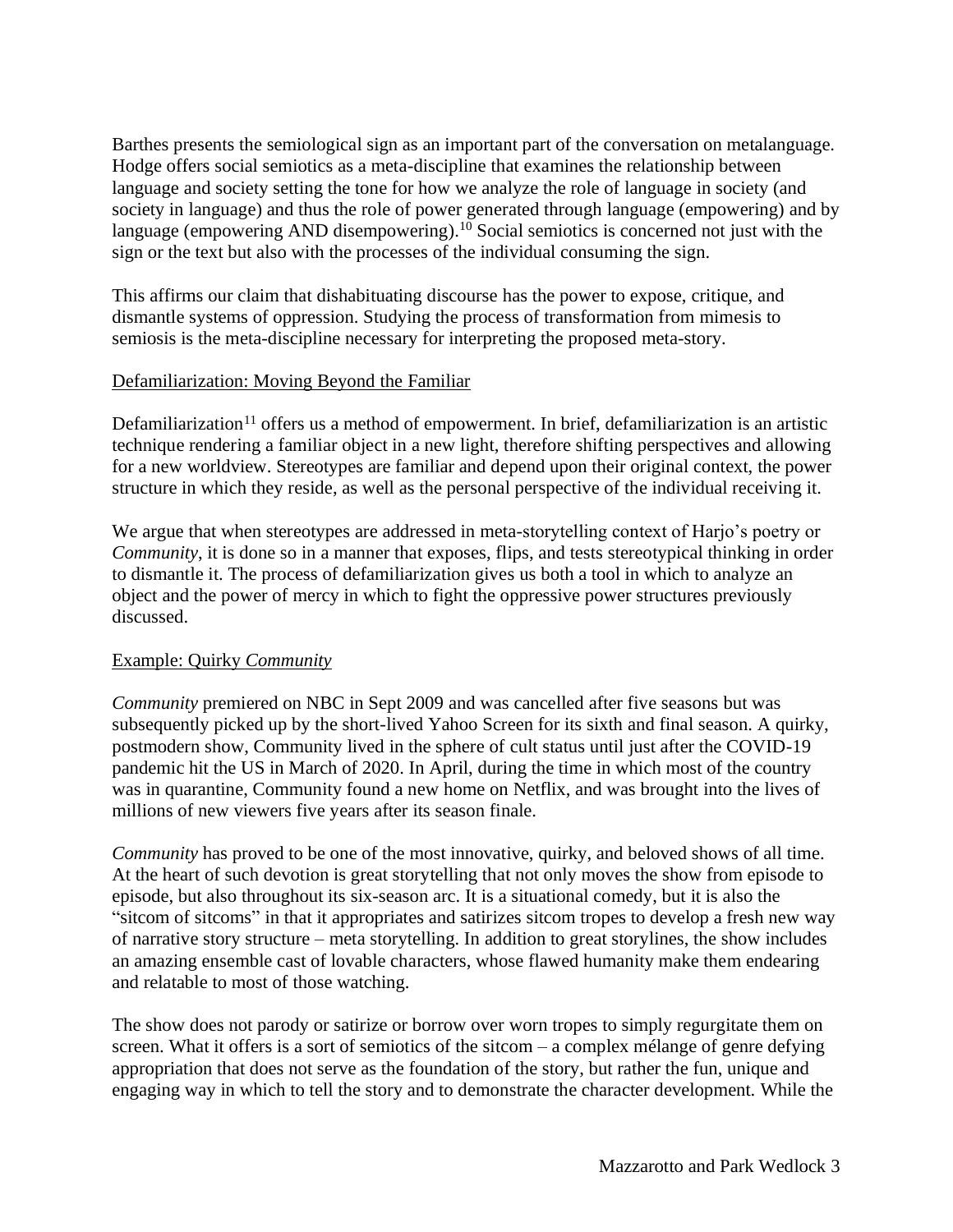show, on the surface, may be about community college students, it's about family, a general sense of community, the inherent flaws of the educational system, the breakdown of stereotypes that keep people pigeonholed into a trope they never wished to be in.

*Community* is about power structures and the ways in which such power structures may be defied (and hopefully dismantled) through mercy. Thus, in the context of the show, power is network television, the traditional educational institution, the ideologies embedded in stereotypes, the overconsumption of media, the signs and symbols that are embedded all around us. Mercy, on the other hand, is the shows' meta-ness, its defamiliarizing attitude towards media, its finding and exposing and flipping stereotypes, its appropriation of the formulaic in a way that is anything but, its deeply human and flawed characters, and its complex, but accessible storylines that leave us with more questions than answers. *Community* engages its audience by presenting media in a way that had not done before.

It sometimes breaks the fourth wall, but more importantly, it consistently peaks over that imaginary wall, as a reminder that we are definitely watching something fake, something mediated. The show's hyperawareness of itself through its use of meta-storytelling and genre appropriation and less than cookie cutter characters, offers us a platform in which we may actively find, expose and critique (à la Stuart Hall) the dominant ideologies of the power system.

*Community* reinvents itself throughout its six seasons and asks us to join along. From episode to episode, we are asked to find our own biases, expose and critique them, as well as seek a way in which to dismantle them. The ultimate dismantling of stereotypes is precisely what we hope our popular culture objects allow us (as engaged viewers) to do – however, we are unable to ensure that such awareness is uniformly granted to each audience member, but we do make the argument that *Community* (and Joy Harjo's poetry) provide us with the tools in which to use the power of awe and mercy to flip and ultimately disrupt, the destructive symbolism inherent in so much of contemporary media.

*Community* purposely subverts genres, and by doing so, distorts the socially constructed meaning of genre making. Genres categorize ideas into neat little boxes, in turn leaving out the nuanced complexities that exist outside the narrative boundaries of a "genre." Tropes are easily used and identifiable narrative ploys that audiences will find familiar. We, as humans, tend to like the familiar. Plato's allegory of the cave serves as a reminder for just how long humans have preferred the familiar to the truth, and how long philosophers have contemplated this dilemma.

When *Community* appropriates a genre and directly calls it out, it is subverting our expectations as the audience, applying a Brechtian read to this television show transforms it from popular media to epic theatre. *Community* also allows the complexity of cinematic language to find space and life within the context of television sitcom, as each episode is intrinsically scripted, shot and edited as if it were a short film.

Social semiotics proposes that meaning is socially constructed through a variety of signs, that can be sound, visual, or written. The meaning that is constructed in these signs varies from person to person, as it is highly dependent on power, solidarity, and context. And that varying context is precisely why the authors cannot presume to state that any sort of popular culture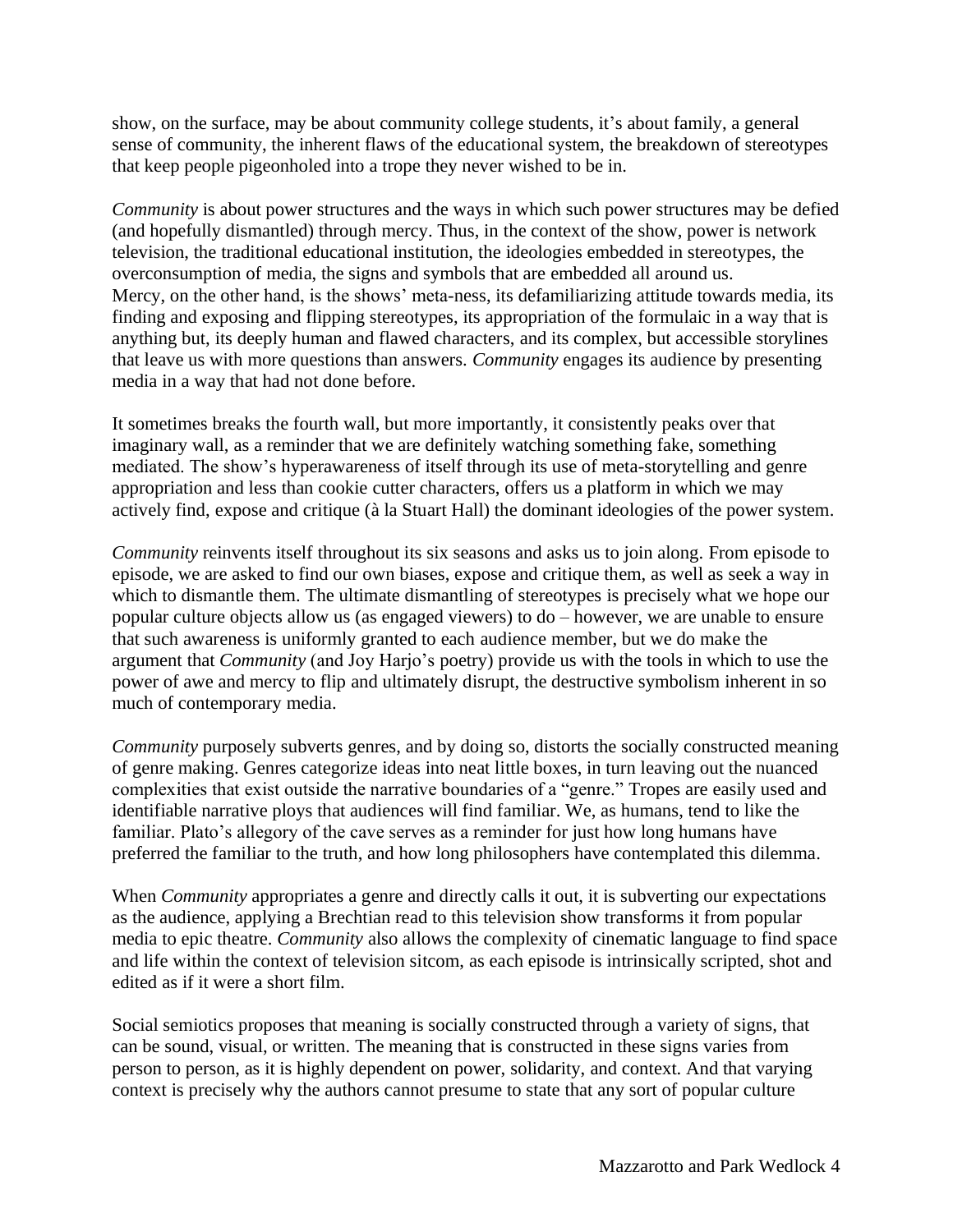object, however powerful in its defamiliarization, is anything more than a tool that offers the opportunity for transforming negative narratives. As much as we see the power of mercy successfully helping someone adapt to the sunlight outside of a cave, these circumstances are highly dependent on individual circumstances and contextual interpretations.

The ways in which *Community* offers us a tool in which to dismantle stereotypes is as simple as it is complex. To begin with, we have a Spanish study group made up of seven seemingly incompatible misfits: Jeff Winger (the disgraced former lawyer), Britta Perry (the failed want-tobe socialist revolutionary, Pierce Hawthorne (a 12<sup>th</sup> year community college student and millionaire wet wipes tycoon), Abed Nadir (a socially awkward film/television nerd), Troy Barnes (former prom king and football star), Annie Edison (extremely Type-A go-getter personality), and finally, Shirley Bennett (a God-fearing Christian single mother of two). The study group begins solely due to Jeff's narcissistic desire to bed Britta, a fact that immediately backfires and does not pay off until a real, platonic friendship develops between them later on in the series.

*Community* often offers us the familiar narrative first, then flips it by offering the defamiliarizing narrative which subverts expectations. For example, as aforementioned, the show literally starts off with a romantic pursuit, yet there is never any romantic pay off throughout the series entire six year run. There are several "will they or won't they" moments via the dating, sexual tension and casual sex between characters, but none of it provides for any romantic payoff. The lack of such payoff is unusual in contemporary media storytelling, as we (the audience) long for a happy Disney-style ending and *Community* gives us no such satisfaction. What the show does offer is much more akin to real life. The defamiliarization of the romantic love story so common in today's media, a narrative more often wholly unhelpful than anything else, offers an empowering tool in smashing stereotypes of what real relationships should (or should not) be.

So many of our distorted views and stereotypical thinking is formed through our media consumption, which is precisely why diverse and inclusive media representation is key. *Community* was, in some ways, at the forefront of exposing and dismantling such dangerous narratives, not in an *I Love Lucy* or *All in the Family* manner, but within a sphere of postmodern humor, rhetoric and meta-storytelling that has not been quite seen before the show first aired in 2009. At the heart of its success remains the brilliant character development and narrative storytelling employed by its talented cast and writing team.

# *Community*: Episode Analysis

A short article, such as this one, leaves an enormous amount of show specific details and context out; however, in an attempt to offer a deeper insight into how exactly the overarching concepts of power and mercy function within the structure of postmodern meta-humor in *Community*, let's take a look at a brief analysis of "Abed's Uncontrollable Christmas" (Season 2, Episode 11), an episode often ranked as one of the series' best.

In this Christmas episode, the cast is transformed into stop motion animation, which again, when thinking about this originally airing on contemporary broadcast TV, is incredibly unique. It is, of course, a nod to the old timey television specials *Rudolph the Red Nosed Reindeer*. That aside,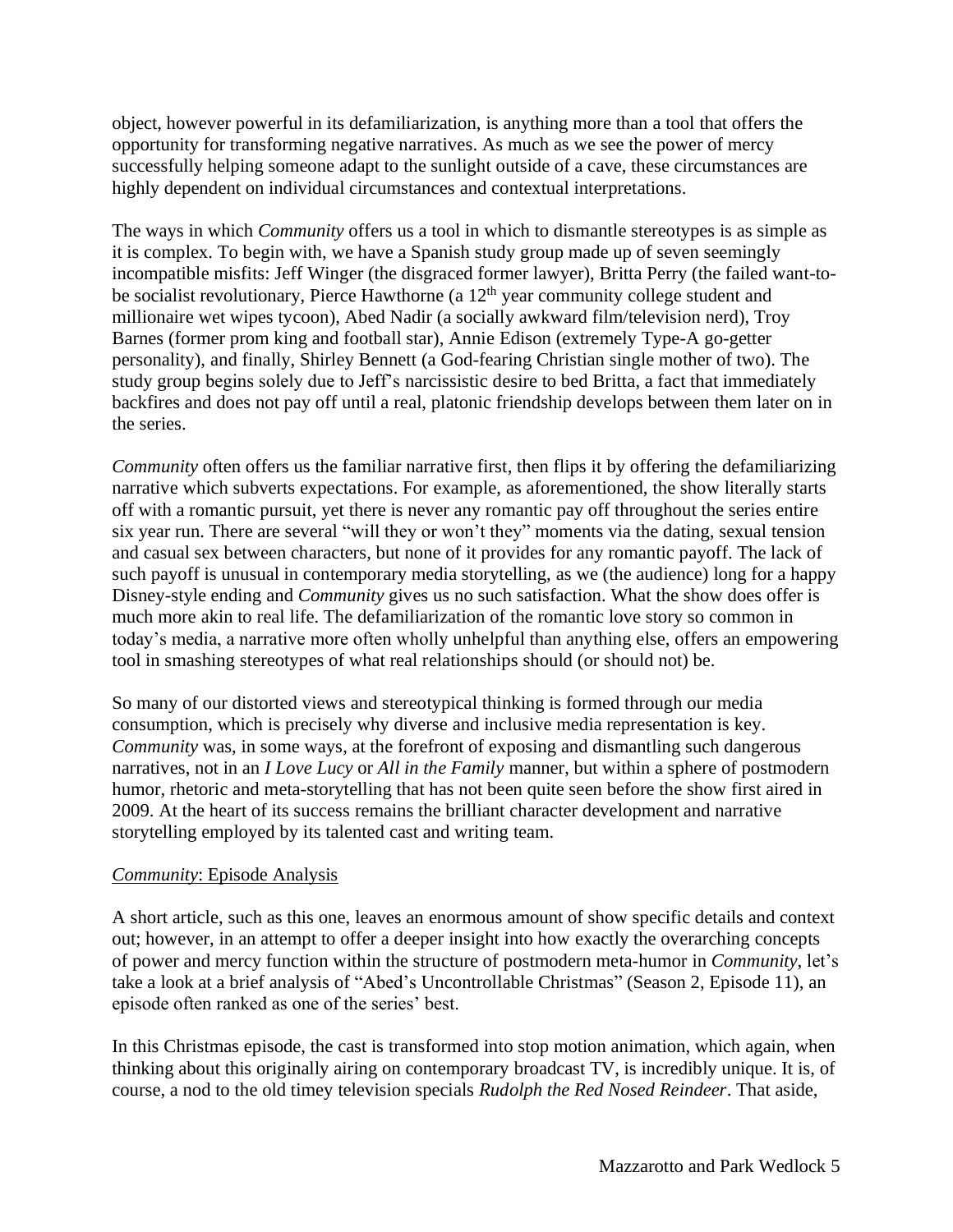the episode reflects the mental breakdown of one of the show's main characters, Abed, who often deploys pop culture references as a way of connecting with others. In some ways, we are all Abed, in that we often navigate the world based on the cultural context, be it good or bad, that the media has provided us. The rest of the study group, along with psychology professor and counselor, Ian Duncan, decide that the best way to help Abed is to join in on his animated delusion. And so they do, entering Winter Wonderland on Planet Abed.

As we navigate Abed's imagination, each study group member is transformed into another Christmas themed character, illustrating their own stereotyped tropes. Jeff becomes a "Jeff in a Box" due to his immature and narcissistic ways (in thinking he is a gift to women and the world). Shirley becomes a baby in diapers, as she sees herself as the baby savior of all (i.e., Jesus). Annie is a ballerina because she's frail and insecure. Troy is a soldier due to his love of music and song. Pierce is a teddy bear, as he is aggressive and infantile. And lastly, Britta is a "bot," as she is cold and disconnected.

Abed remains "normal" in Christmas land, as throughout the series, he is often seen as the most balanced of all characters, despite (on the surface) appearing that his social awkwardness is so bizarre it is not only offensive, but possibly the by-product of a mental disorder as well. One by one the Winter Wonderland characters get ejected from the fantasy, as they are not serving the purpose of helping Abed find the true meaning of Christmas. In looking at how meaning is constructed in this episode, it is done so not only by the multi layered visuals of most characters (e.g., "Real" Britta, "Clay" Britta and "Bot" Britta), but also by the musical score employed throughout. The various songs in the episode specifically serve the purpose of moving the story forward, from the beginning remake of the title credits, to the respective songs that play when each character is ejected from Christmas land.

The episode demonstrates the power of real-life heartbreak becoming a point of a mental break from reality. Abed learns that his mother, who had left him and his father behind years ago, is not coming for Christmas as she usually does. She has since remarried, had another child and now wishes to spend Christmas with her new family. Abed reverts to a state of childlike wonder in order to cope with this massive shift in his previously established reality. The study group, which is now more of a mixture of family and friends, assist him through this devastating event.

Everything we, the audience, see relates to – what topically – appears to simply be nothing more than a cute Christmas episode, that gives us something fun to warm our hearts and minds during the holidays. But instead, this episode provides us with a direct subversion of a genre and generic tropes, as well as a shift in expectations common in television numerous Christmas specials.

This episode actually offers us the real meaning of Christmas, one that exposes, rather than rejects, the idea that mental illness is and should be delicately and appropriately handled in mass media, that the support of loving friends is as powerful as that of a blood-family, and that when we think of Christmas, we must think about the power and mercy that exist beyond the consumerist culture in which the holidays now exemplify. As Abed says, "the meaning of Christmas is that Christmas has meaning, and it can mean whatever we want."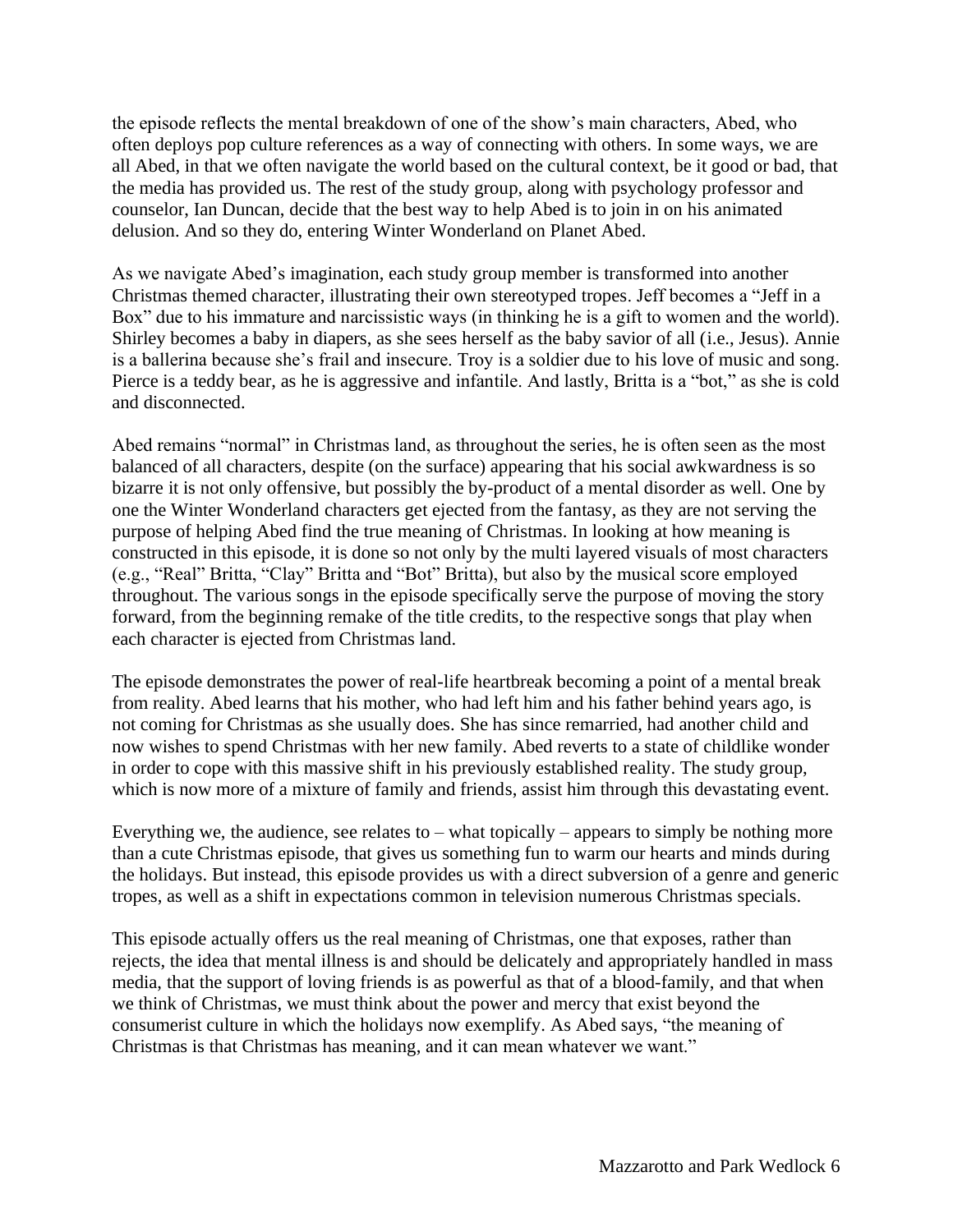And perhaps understanding the power and solidarity in the context of the popular media we consume can be the first step in changing our diet is to provide us something that offers a more nutritious dose of mercy. Since meaning is socially constructed, and television directly informs the construction of meaning throughout our socio-cultural and political perspectives, a groundbreaking television show like *Community*, through its rich and meta storytelling techniques, treats us we are smart enough to understand its silly, yet deep storyline. It treats us with mercy and gives us the power to smash stereotypes by defamiliarizing the comfortably familiar.

### Example: Joy Harjo

Joy Harjo is the first Native American poet laureate appointee, the 6<sup>th</sup> female (compared to 23 males), and only the second consultant to ever serve three terms. In a position designed to shape the role of poetry, Harjo occupies a seat for which she was historically precluded. Not because her genre or gender or talent limited her, but because until the 1978 Indian Religious Freedom Act, U.S. law prevented Native Americans from practicing, sharing, or creating representations of culture and art. This speaks simultaneously to the power of art to carry ideology, truth, and cultural DNA, and the desire to erase, eradicate, and destroy those codes.

When the messenger is the message – the word the body and gesture (as Harjo demonstrates), then this translates to the extermination not just of the codes but the people. Only 40 years later, Harjo has "mastered" "the enemy's language" and writes in the tongue meant to "destroy us." Joy becomes an act of resistance; poetic language becomes a vector in dismantling the white, Christian, patriarchal metanarrative and ideological stronghold on the production, dissemination, and reinforcement of U.S. history and culture.

Social semiotics does not find discomfiture in the expression of this contradiction: criticizing the seat of power from the seat of power; writing in the oppressor's language to address the oppressor's language; and using positions of power to advance the decentralization of power. By analyzing Harjo's work through a social semiotic lens, we can release the Western grip on analysis and embrace the contemplation she has architected. Her gesture is one of radical compassion and mercy echoing the sentiments of Frederick Douglass that "No man can put a chain about the ankle of his fellow man without at last finding the other end fastened about his own neck."

For the scope of this project, we turn to Harjo's poetry collection *An American Sunrise,*  published in 2019 during her first term as Poet Laureate. We become witnesses to America in mourning and America in morning through this poetic investigation driven by truth not as salve or sage but as the road—that which carries. Harjo defamiliarizes signs both literal and metaphorical as she navigates the liminal space between text, image, song, composition, decomposition, collaboration, and conflict.

# I. The Body and Memory

In "Washing My Mother's Body," Harjo holds the opposition of the personal and the political, of Indianness and Whiteness, of mother and child, of husband and wife. She sloughs through the trappings of class and markings of gender in a shared ceremony—a rite of passage—to the "last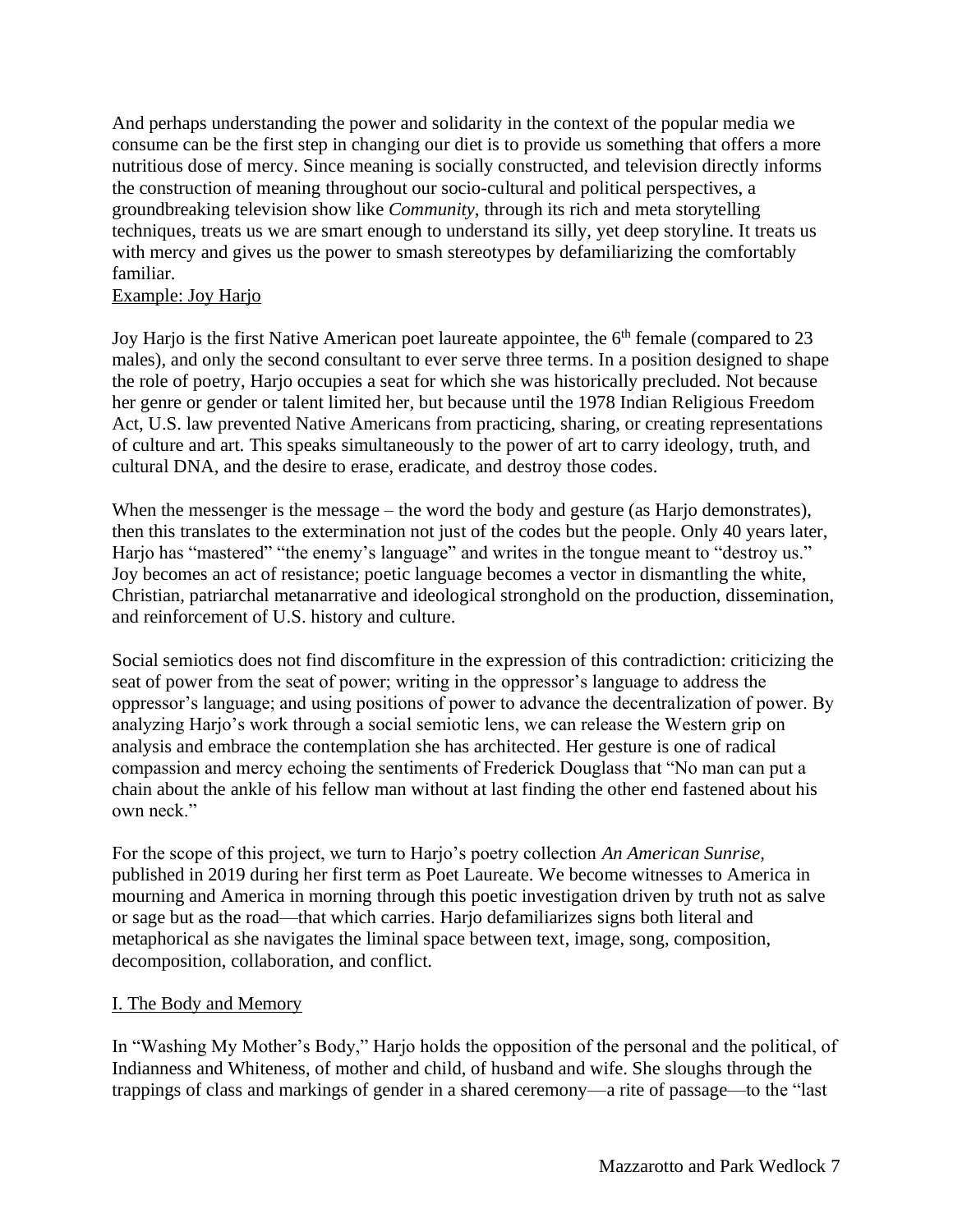sunrise."<sup>12</sup> Embracing the irony of a "girl who wore the same flour sack dress to school every day" who grew to be a woman with "her closets full of pretty dresses, so many she had not time to wear them all" is a subtle nod to the way longing can be usurped by the American Dream narrative.<sup>13</sup> The red dress arrives often in this book strung up and filled out with the stitching of class, gender, and religion.

The "little lady" stereotype is overlaid by the "dangerous woman" trope and soon shows the worn signs of the "battered wife" narrative in which both Harjo and her mother (and their mother's mothers) bore the violence of not just the "jealous husband" bent on crushing bodies and dreams (and maximizing the stereotype) beer cans, but burdened too with "drunk Indian" and the "broken man" also cast in the White/Brown binary. Harjo laughs. But first, she unstacks the layers in a sentence that functions like a rubber band: "A woman should be honored like a queen, traditionally we treated our women with that kind of respect, my Creek husband tells me. Ha. I laugh and ask him, 'then why aren't you cooking my dinner?'"<sup>14</sup>

In the same stanza, Harjo's mother's beauty was inherited from her "mother and her mother's mother/ all the way back to time's beginning" and so was the "iron pot given to her by her Cherokee mother,/ whose mother gave it to her, given to her by the U.S. government on the Trail of Tears./ She grew flowers in it."<sup>15</sup> Irony's edge is sharpest here as that which is "given" and "planted" is also uprooted, transplanted, and measured in blood (as in how much Native within, as in how much can be spilled out, as in when is "given" and "gift" a sentence to carry).

This crossing—a helix of the personal and the political—reveals a meta-theme of carrying, carrying capacity, and capacity to carry. Harjo's mother carries on with it by singing Cherokee songs and Johnny Cash blues and Patsy Cline hits while using the same "white enamel pan" to both bake "bread and biscuits", "bathe" her babies, and heal the sick. The government issued iron pot, however, only holds "flowers": what else to water with extra tears? Whether it is the laugh disrupting the dinner knife or the song sustaining the soul, these women stay attuned, aware of the edges they used and those used to corner them. In peeling back the labels, Harjo unsticks the band aids used to cover shame, guilt, and grief; she airs out the wounds.

# II. Time and Power

And while the story of Harjo's mother exposes the "vanishing Indian" stereotype (Harjo's father drinking, leaving, wandering off into the night) juxtaposed with the "white man's tyranny," (Harjo's white stepfather locking down the house, locking up her mother, and beating them all into submission), her life, her joy, becomes an act of resistance in both of these patrilineal narratives. Art is not an escape from—a distraction—but a way to use all the edges to create; "to heal was to be familiar with what destroyed."<sup>16</sup>

The intergenerational trauma born by and through the body also became a source site for subverting the industrial, masculine, linear version of time that seeks to archive passage and progress in Western Civilization. The opening sequence of *An American Sunrise* demonstrates how the physically and culturally imperialistic ways of the west—the desire to notch up their belt buckles in "broken" bodies and "exiled" histories—failed. The genocide of the "savage",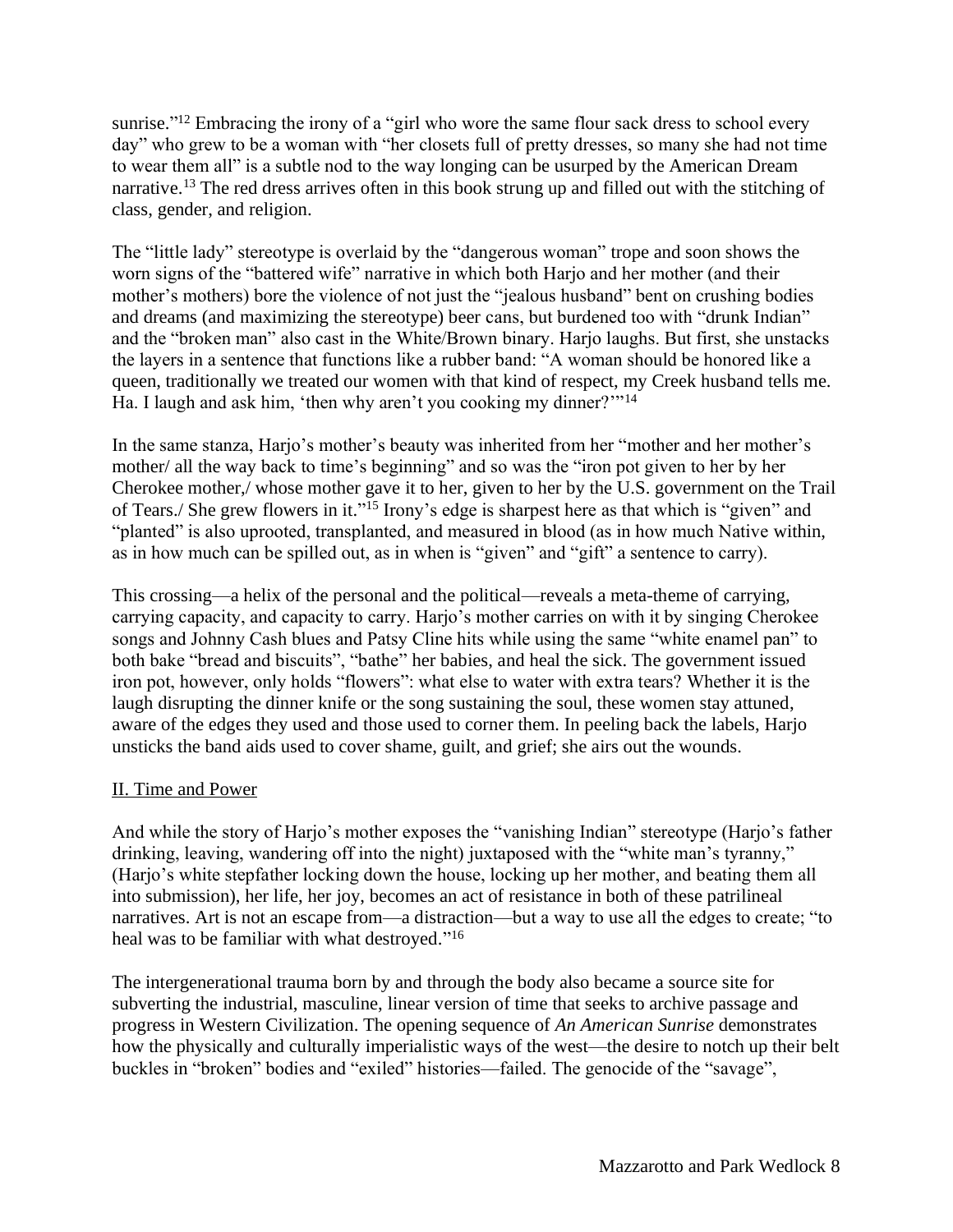"primitive", "heathen" by the "white", "civilized", "Christian" wounded both land and human, but its extermination was myopic, a failure to understand time, spirit, and interconnectivity.

Western Civilization relies on the perception that time is linear, that we can only look forward or look backward. Not only does each poem take the opportunity to challenge this concept of time, but the whole composition of *An American Sunrise* disrupts this norm: time is a helix and a spiral and a way to run horses always. Harjo also distinguishes between conceptual time and phenomenological time: "The heart is a fist. / It pockets prayer or holds rage./ It's a timekeeper./Music maker, or backstreet truth teller."<sup>17</sup> When the "heart" is the "timekeeper"<sup>18</sup>, not the brain or the body, then mercy, compassion, and empathy are conductors for collective truth; they create a current to carry "each of us [as] a wave in the river of humanity."<sup>19</sup> Here, "at the seamless edge of sunrise" this information is passed and intergenerational storytelling (not just between and among humans, but also between and among all animals and the earth in which we live) subverts the authority of Western history.<sup>20</sup>

"Exile in Memory," establishes how time functions for Harjo: Time is a place and that place is memory—spirit memory—and thus, the collective memory. Harjo describes the exile just as she has described the arrival: "All night circle after circle made a spiral/ To the Milky Way."<sup>21</sup> Halfway through the passage, Harjo orients us: "We are in time. There is no time, in time…My thinking is questioning how, this time. $122$  And the further we travel with Harjo, the more we realize we are not going "back" as Westerners understand back, but present, as English understands "now": "Grief is killing us. Anger tormenting us. Sadness eating us with disease./ Our young women are stolen, raped and murdered./ Our young men are killed by the police, or killing themselves and each other."<sup>23</sup> Native Americans both "were" and "are", "was" and "is", experiencing (read :: "tormenting", eating", "killing") the pillars<sup>24</sup> of oppression. When we leave "The Exile of Memory" we enter the rest of the poems calibrated to this sense of place-time: biodynamic and braided.

Harjo in "Exile of Memory" explores the "dangerous" label by both confronting those who have claimed ownership of time—of progress—of history—and then unsettles the container by offering a version of time that exists outside of this system of oppression.

Whereas White America is concerned with disrupting the "alive", Harjo warns we should be weary of "upset[ing] the dead" because "they will emerge from the spiral of little houses/ Lined up in the furrows of marrow/ And walk the land./ There will be no place in memory/ For what they see…And then what, you with your words/ In the enemy's language,/ Do you know how to make a peaceful road/ Through human memory?/ And what of angry ghost of history?/ Then what?"<sup>25</sup> *An American Sunrise* is an act of mercy because it does just that—offers a road. And it doesn't have to, she doesn't have to, the obligation to teach the oppressor and uphold the oppressed and expose the system wherein which both suffer is defined in "The Fight": "I was taught to give honor to the house of the warriors/ Which cannot exist without the house of the peacemakers." 26

If Americans continue to think of time linearly, then power is passed down the line; it passes in the line in which it exists. However, if Americans can conceive of time as cyclical [possibly helical or spirall then the hierarchy as dialectical—a flipping binary model—can be dismantled.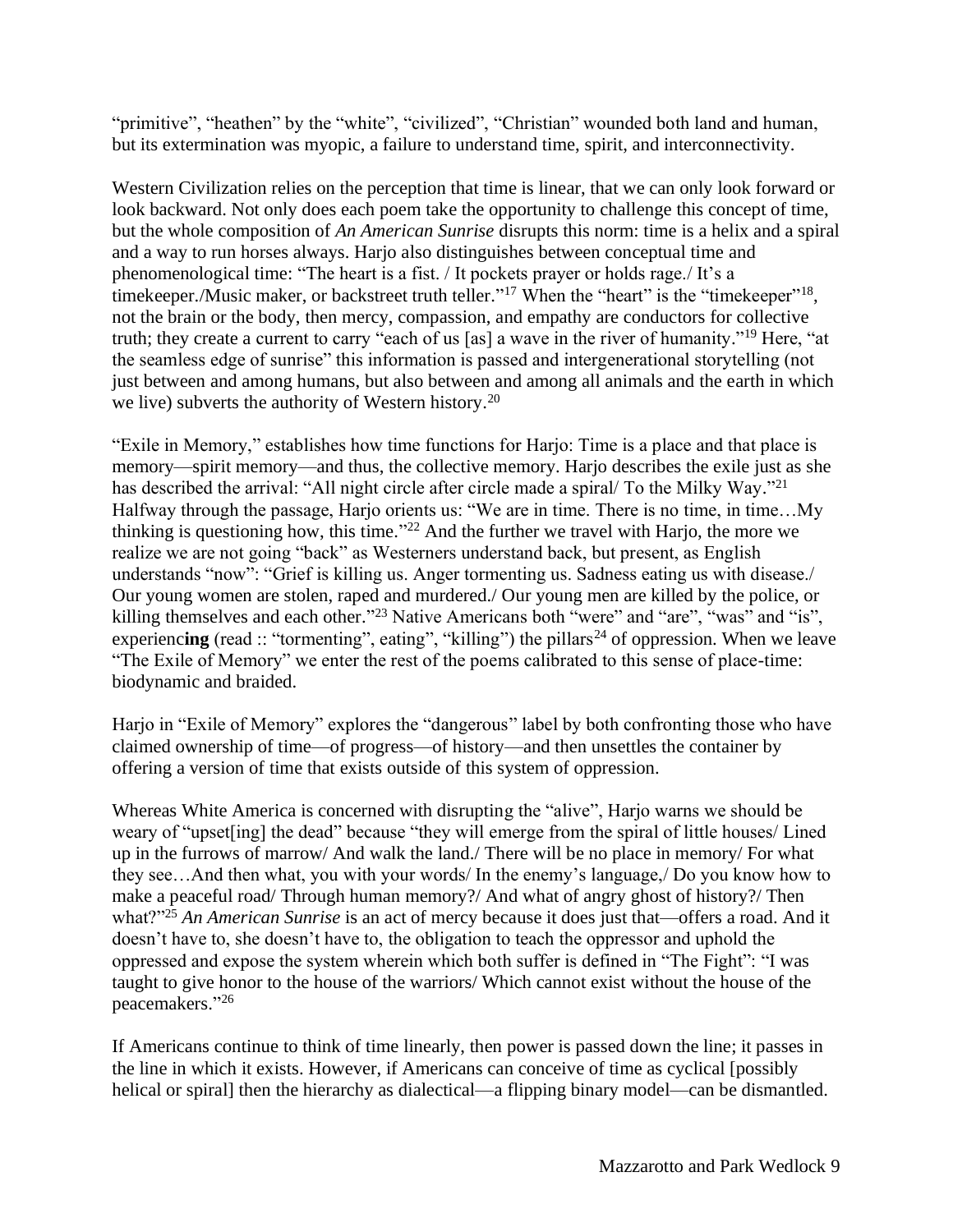If poetry is a "dialectic between text and reader," then active participation in determining the significance of a poem holds the space for defamiliarization, awe, and both affective and cognitive empathy. Poetry stretches time in the body (by scoring breath), the mind (by indirection through displacing, distorting, or creating meaning) $^{27}$  and the heart (by carrying truth and love). In this slip of time—the sunrise—we are connected with all the sunrises and all the words for sunrises and all the faces that have felt sunrises: engraced. Poetry that uses language to disrupt dominant ideology, Harjo's poetry, is an invitation to the moment of sunrise and the road beyond.

## III. Conflict and Collaboration

Academia is not impervious to the role of power in silencing some and canonizing others. The education system, as defined by Althusser and demonstrated in Freire's *Pedagogy of the Oppressed*, is an apparatus used to keep the dominant ideology exerting itself over the outriders. In America, poets as artists have always occupied the fringe. What is disheartening are the factions that scramble for power in this marginal place. In an interview, Tanya Winder calls out the movement for "purity" of the written word in poetry and asks Joy Harjo how her "credibility" is affected by "mixing genres."

Harjo recalls the following critique: "she trashed me and was very pleased with her erudite opinion. What I was doing wasn't *real* poetry…She and others like her feel that the music is getting in the way of poetry."<sup>28</sup> This academic played perfectly the role of education system as oppression. This conversation exposes the oppositional forces in the defining of poetry: good/bad; poetry/prose; poetry/song; text/image. Harjo smashes through all of them owning song on the page, image in the word, and call and response in the pulpit.

"Mama and Papa Have the Going Home Shiprock Blues" (based on T.C. Cannon painting tiles) is a 9 Song collection of tracks that map grooves of memory and place alike. Just when you think they are worn, Harjo sharpens the needle. Instead of relying on the us/them binary as a lens for watching the oppression (as it hangs from the wall), Harjo taps into the we/you polemic. Suddenly the songs are collective and conspiratorial and addresses and commands: action is demanded: not showing, not telling, enlisting. In "Song I. Beef Issue at Fort Sill" the "we" are "corralled" like "horses", "captives" "slaves" which exposes the binaries of man/animal, white man/ savage, conqueror/ captive, and master/ slave, but the repetition of "like" in the simile coupled with "Anything but" refuses the participation in the entrapment and reframes it in the shared humanity: "But we were/ hungry."<sup>29</sup>

Metaphors, similes, and analogies can be gestures to invite understanding or they can be covers and cloaks that spread dominant ideologies and contribute to the crystallization of labels and stereotypes. Here, Harjo fights back against the dehumanizing language that is the trademark of the oppressor. In "Song 3. Soldiers," Harjo continues this discourse in "the enemy's language" showing that she is "familiar with what destroyed": "We were ready to defend the land/ And the people against those/ Who wanted what was not theirs to take./ We were called *heathen*/ But who is *heathen* here?"<sup>30</sup> Knowing how Harjo composes time in this book, "here" takes on more than just a single place in time, but rather a whole slew of "heres" and "whos" to be held accountable.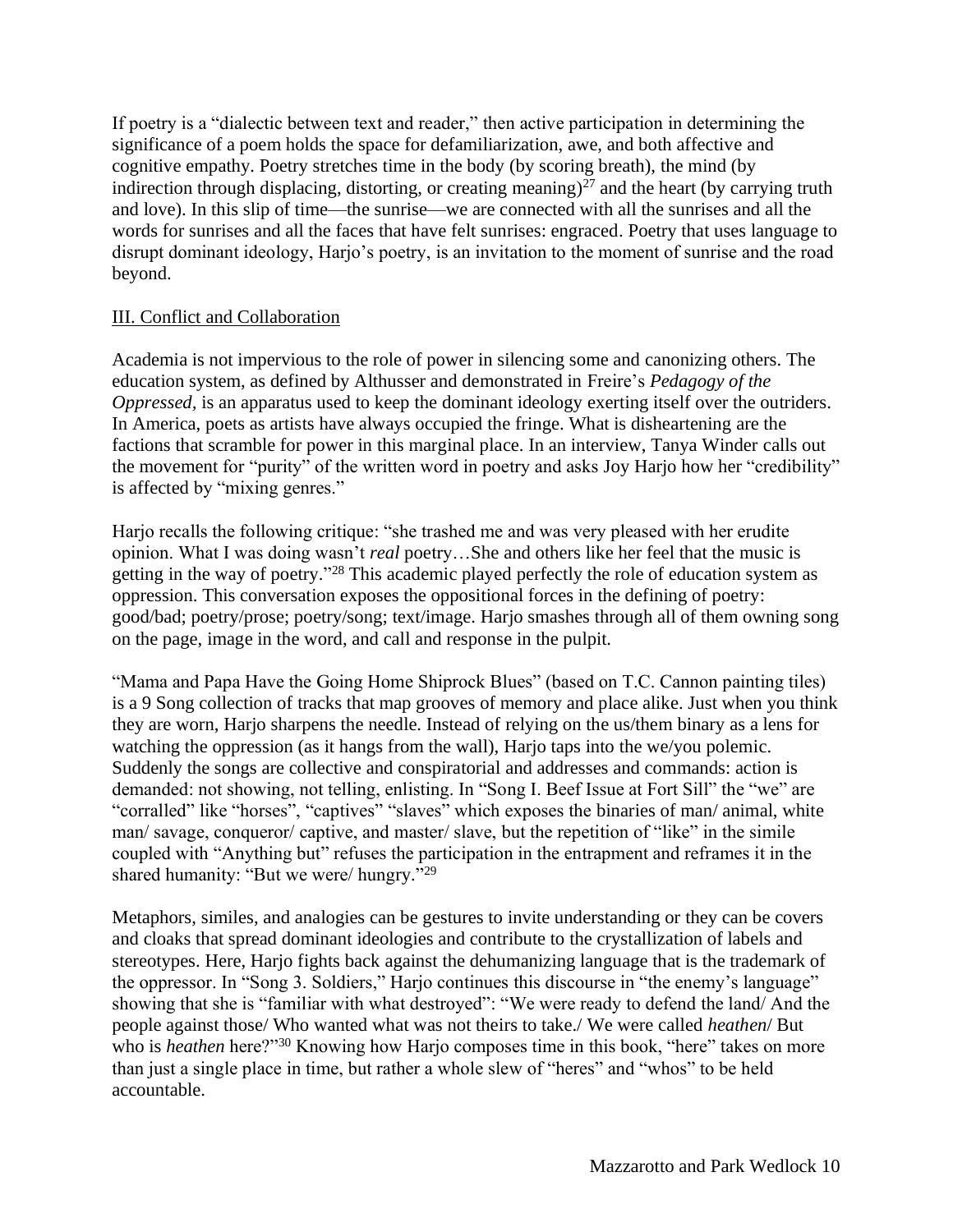"Song 7" and "Song 8" play, too, with tropes of time and repetition emphasizing the echo chamber that is the heart as "timekeeper." "Song 2" and "Song 9" return to the way through the trail: "together."<sup>31</sup> In the poem "Cehotosakvtes" Harjo loops back to these songs and tucks their significance back into the pocket (prayer or quarter for jukebox): "When anyone faltered, they would sing this song to hold them up."32

While Andrew Jackson's face remains minted in American currency and Manifest Destiny, Rags to Riches Stories, and Rugged Individualism blare uncontextualized and unquestioned from student textbooks, the us/ them, I/ you, self/ Other code will continue to circulate the ideologies of racism, capitalism, consumerism and individualism. Harjo infiltrates the master narrative by offering a large megaphone in the call response poem "Advice for Countries Advanced, Developing, and Falling." From her seat as laureate, she doesn't "destroy the master's house with the master's tools" because it is unnecessary; he has mastered none of the tools and merely occupies the house. Rather, Harjo (enlisting the help of Audre Lorde, Adrienne Rich, and the Mvskoke people) sings until the windows break—testing the container from inside out (read: no insurrection necessary, read: this is no one and everyone's land, read:: "We are still America.  $We. ")^{33}$ 

Harjo starts her instruction with advice on how country, ruler, power, ownership, consequence, balance, and world should be considered.<sup>34</sup> The responses to her calls include: "I was given this position by cunning, by money, by sex, by family, by God. It belongs to me and no one else…We build walls to keep anyone who is not like us out of here…We will make this country great again." <sup>35</sup> The definition of "we" is one of inclusion in the call and exclusion in the response. The "great again" reflects both the linearity of time and the imprint of memory on bodies.

*An American Sunrise* concludes with a blessing. In "Bless This Land", Harjo shows not what language has done [although this truth seeking is valuable and necessary], but what language can do. Harjo embodies joy as an act of linguistic resistance in a dominant ideology that rejects Other. In radical compassion she voices: "Bless the arms and hands of this land, for they remake and restore beauty in this land// *We were held in the circle around those lands by song, and reminded by the knowers that not one is over the other, no human above the bird, no bird above the insect, no wind above the grass.*" 36

In the form of the blessing, she acknowledges the power of recognizing the past and reconciling the present as necessary to receive the future: poetry as the invitation to transform from mimesis to semiosis. <sup>37</sup> As Barthes notes that the text is finished in the reader, (and in a final subversion of Western time), Harjo marks the page—a map of the road—so change will happen not in claims, commands, or wishes, but in the act of reading: "*the heart is a poetry maker. There is one heart, said the poetry maker, one body and all poems make one poem and we do not use words to make*  war on this land."<sup>38</sup> This land begins "here, at the edge of America,"<sup>39</sup> where "memory bends to fit. We become the poems<sup> $140$ </sup> in the place we go to see the sunrise.

#### Conclusion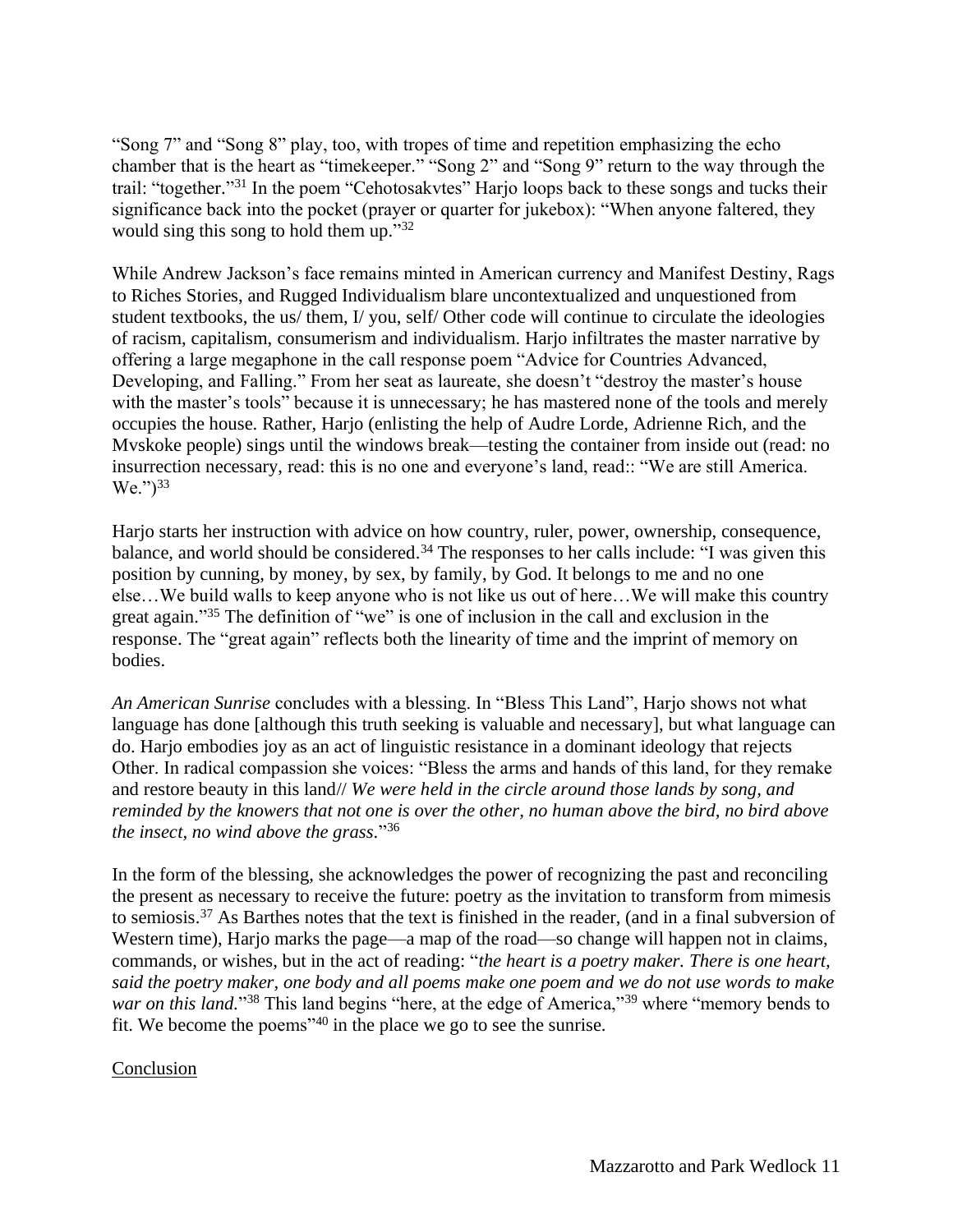"Abed's Uncontrollable Christmas" concludes with an invitation – to *make* one's own meaning; *An American Sunrise* finishes with a blessing – to *practice* one's own meaning. The conclusions of these texts are representative of the conclusions in our study: defamiliarization awakens the participant – asks them to show up – and in this charged space arises a chance to subvert dominant ideology, break habitual thought, confront a personal bias, or call to action the body, voice, and mind. Mercy is being given the choice to act and the power is in claiming that choice. We argue that television and poetry can and should be used as vehicles for social justice; they pair unapologetic truth with radical compassion to shake us out of apathy and into action.

<sup>4</sup> Oscar Wilde. "The Soul of Man under Socialism." 1891. Marxists.org. 2019

<https://www.marxists.org/reference/archive/wilde-oscar/soul-man/>

<sup>5</sup> Louis Althusser. "From Ideology and Ideological State Apparatuses." In *The Norton Anthology of Theory and Criticism,* 2 nd Ed, (New York: W.W. Norton & Company, 2010), 1335-1361. Althusser defines how both repressive and ideological apparatuses are used to maintain the power of the ruling class. Althusser distinguishes between the singular, public, and violent repression of the State and the plurality, private, and ideological coercion of the institutions that undergird the power of the ruling class. Althusser proposes the social formation of ideologies and then inserts the role of the individual as a willing (or at least complicit) participant in the system. By defining ideology as something that manifests external to itself, Althusser comes up with a formula of recognition that can be applied to all different types of apparatuses (family, legal, education, political, religious, cultural, etc.).

<sup>6</sup> Ferdinand Saussure. "Nature of the Linguistic Sign." In *The Critical Tradition: Classic Texts and Contemporary Trends, 3rd edition*, edited by David H. Richter (Bedford St. Martin: 2007) 842-851. Structuralism, as presented by Saussure, looks at how each word fits in with language (linguistic system) by defining the sign, signified (concept), and signifier (sound-image). By exploring the value (and distinguishing it from the signification) of a word, Saussure ties in the role of the word to the system. The paradox of binary oppositions that must be held includes: "1.) A dissimilar thing that can be exchanged for the thing of which the value is to be determined; and 2.) of similar things that can be compared with the thing of which the value is to be determined" (845).

<sup>7</sup> Friedrich Nietzsche. "On Truth and Lie in an Extra-Moral Sense." In *The Critical Tradition: Classic Texts and Contemporary Trends, 3rd edition*, edited by David H. Richter, (Bedford St. Martin: 2007), 452-459.

By identifying the role of language in carrying concepts and the way in which concepts become schema, he identifies how constructs—the organization of schema into schemata—replace a string of "first impressions" and with the "construction of a pyramidal order according to castes and degrees; the creation of a new world of laws, privileges, subordinations, and strict boundaries which now confronts that other vivid world of first impressions as the more solid, more universal, more familiar, more human world, and therefore as the regulative and imperative one." Nietzsche, predating Derrida by almost a century, shows how "smashing" this order is possible through art. <sup>8</sup> Derrida (invoking Nietzsche's "pyramidal thinking") eradicates the "arbitrariness" of the binary and shows how this system can assume privilege and thus how language can perpetuate it (or break it).

9 relying on generalizations and labels to make decisions about groups of people and/or the individuals assigned to a group

<sup>10</sup> Bob Hodge. *Social Semiotics for a Complex World*. (Cambridge: polity, 2017) 8.

 $<sup>11</sup>$  Specifically, there are four scholars who discuss the concept of defamiliarization in different contexts that serve</sup> our purposes herein: 1.) Marshall McLuhan discusses defamiliarization within the context of anti-environments; 2.) John Dewey considers defamiliarization in the classroom as a fusion between art and life; 3.) Viktor Shklovsky<sup>11</sup>, coined the term defamiliarization within an artistic context which demands artists offer audiences the opportunity to enter the defamiliarization space, or we cease to exist; and 4.) Bertolt Brecht engaged defamiliarization when developing epic theater to bring the audience into actively identifying and engaging with theatrical play, while still being grounded in reality (similar to when an actor speaks directly into the camera).

<sup>12</sup> Joy Harjo. "Washing My Mother's Body." *An American Sunrise*. (New York: Norton, 2019), 30.

<sup>13</sup> Joy Harjo. "Washing My Mother's Body", 30.

<sup>14</sup> Joy Harjo. "Washing My Mother's Body", 30.

<sup>1</sup> Barthes calls this the "corpus" in *Elements of Semiology* referring to how what is semiotically analyzed must exist as a fixed container to be investigated openly from within.

<sup>2</sup> Michel Foucault. *The History of Sexuality: The Will to Knowledge* (London: Penguin. 1998).

<sup>&</sup>lt;sup>3</sup> which proposes that a student's mind is nothing but an empty bank in which to be filled with information by the oppressor (aka the instructor)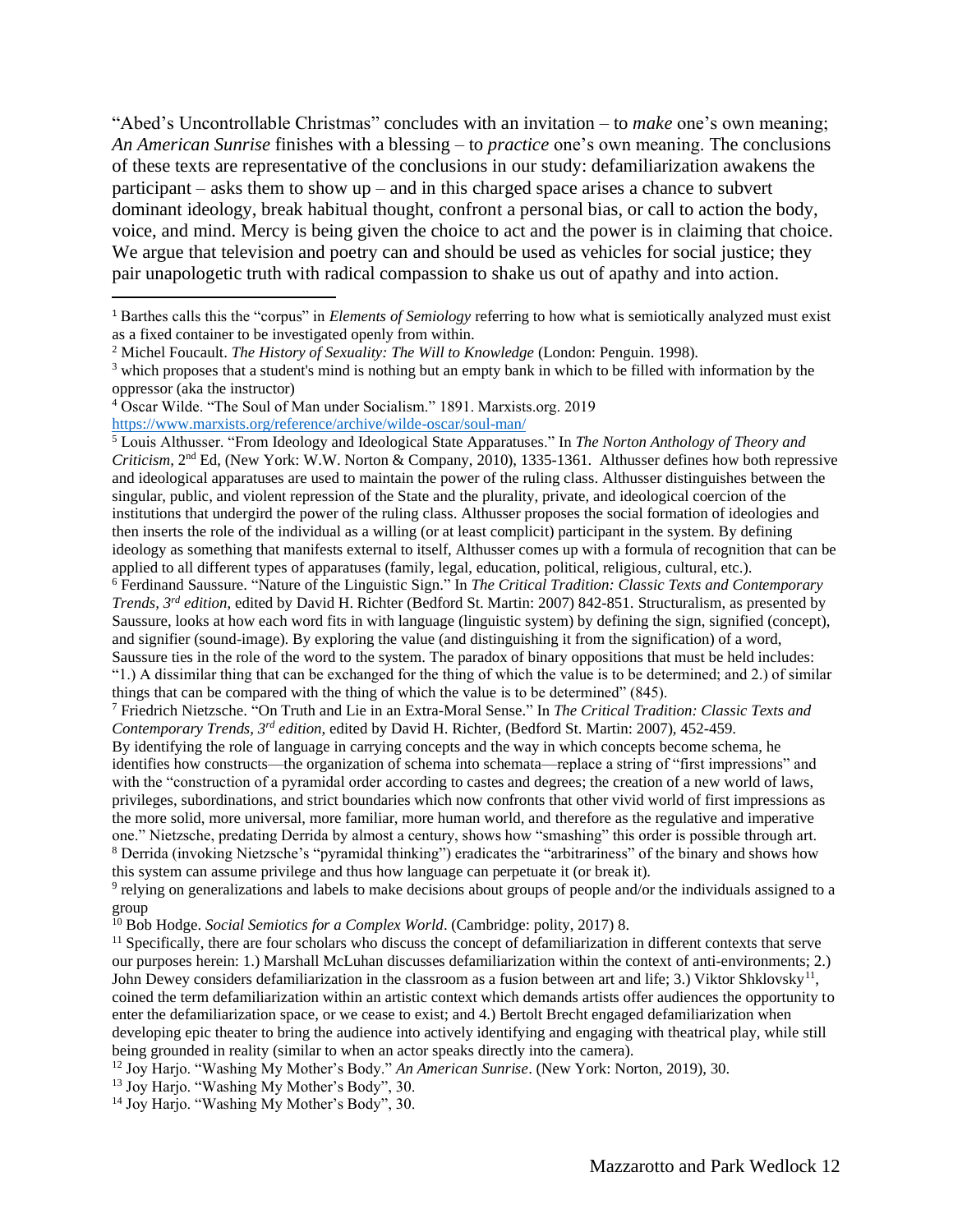- <sup>15</sup> Joy Harjo. "Washing My Mother's Body", 31.
- <sup>16</sup> Ray Young Bear, Meskwaki poet *qtd American Sunrise*
- <sup>17</sup> Joy Harjo. "Break My Heart," 3.
- <sup>18</sup> Joy Harjo. "How to Write a Poem in a Time of War," 49.
- <sup>19</sup> Joy Harjo. "Weapons…," 27.
- $20$  Joy Harjo. "How to Write a Poem in a Time of War," 49.
- <sup>21</sup> Joy Harjo. "Exile in Memory," 8.
- <sup>22</sup> Joy Harjo. "Exile in Memory," 17.
- <sup>23</sup> Joy Harjo. "Exile in Memory," 10.

<sup>24</sup> Isabel Wilkerson in *Caste: The Origins of Our Discontents* best describes the hierarchical system serving the United States. Wilkerson notes that as this foundation experiences the strain of ENOUGH! the cracks, fissures, and fractures—the factions—will expose the greater divisions in man/man, white/BIPOC and Harjo would add man/earth, man/ animal. These divisions are manmade constructs and so is the language that carries them. Wilkerson's claim that America houses a caste system (2020) and the publication of the 1619 Project by the New York Times (2019) resist the master narrative that is American History clanging pillars and pedestals of privilege alike; they have both been labeled "dangerous."

- <sup>25</sup> Joy Harjo. "Exile in Memory," 6.
- <sup>26</sup> Joy Harjo. "Exile in Memory," 21.
- <sup>27</sup> Michael Riffaterre. *Semiotics of Poetry.* (Indiana University Press, 1978).
- <sup>28</sup> Tanaya Winder and Joy Harjo. *Soul Talk, Song Language.* (Middletown: Wesleyan University Press, 2011) 7.
- <sup>29</sup> Joy Harjo. "Mama and Papa Have the Going Home Shiprock Blues," 37.
- <sup>30</sup> Joy Harjo. "Mama and Papa Have the Going Home Shiprock Blues," 39.
- <sup>31</sup> Joy Harjo. "Mama and Papa Have the Going Home Shiprock Blues," 38, 41, 48.
- <sup>32</sup> Joy Harjo. "Cehotosakvtes," 99.
- <sup>33</sup> Joy Harjo. "An American Sunrise," 105.
- <sup>34</sup> Joy Harjo. "Advice for Countries Advanced, Developing, and Falling," 79-80.
- <sup>35</sup> Joy Harjo. "Advice for Countries Advanced, Developing, and Falling," 79-80.
- <sup>36</sup> Joy Harjo. "Bless This Land", 106.
- <sup>37</sup> Michael Riffaterre. *Semiotics of Poetry.* (Indiana University Press, 1978).
- <sup>38</sup> Joy Harjo. "Bless This Land", 106.
- <sup>39</sup> Joy Harjo. "Bourbon and Blues," 62.
- <sup>40</sup> Joy Harjo. "Turning Seventy," 94.

#### Bibliography

- Althusser, Louis. "From Ideology and Ideological State Apparatuses." In *The Norton Anthology*  of Theory and Criticism, 2<sup>nd</sup> Ed, (1335-1361). New York: W.W. Norton & Company, 2010.
- Barthes, Roland. *Elements of Semiology.* Translated by Annette Lavers and Colin Smith. New York: Hill and Wang, 1964.

*Community*. Television. NBC/Yahoo Screen!. 2009-2015.

Foucault, Michel. *The History of Sexuality: The Will to Knowledge*, London: Penguin. 1998.

Freire, Paulo. *Pedagogy of the Oppressed*. Bloomsbury Academic, 2018.

Harjo, Joy. *An American Sunrise: Poems.* New York: W.W. Norton & Company, 2019.

Hodge, Bob. *Social Semiotics for a Complex World*. Cambridge: polity, 2017.